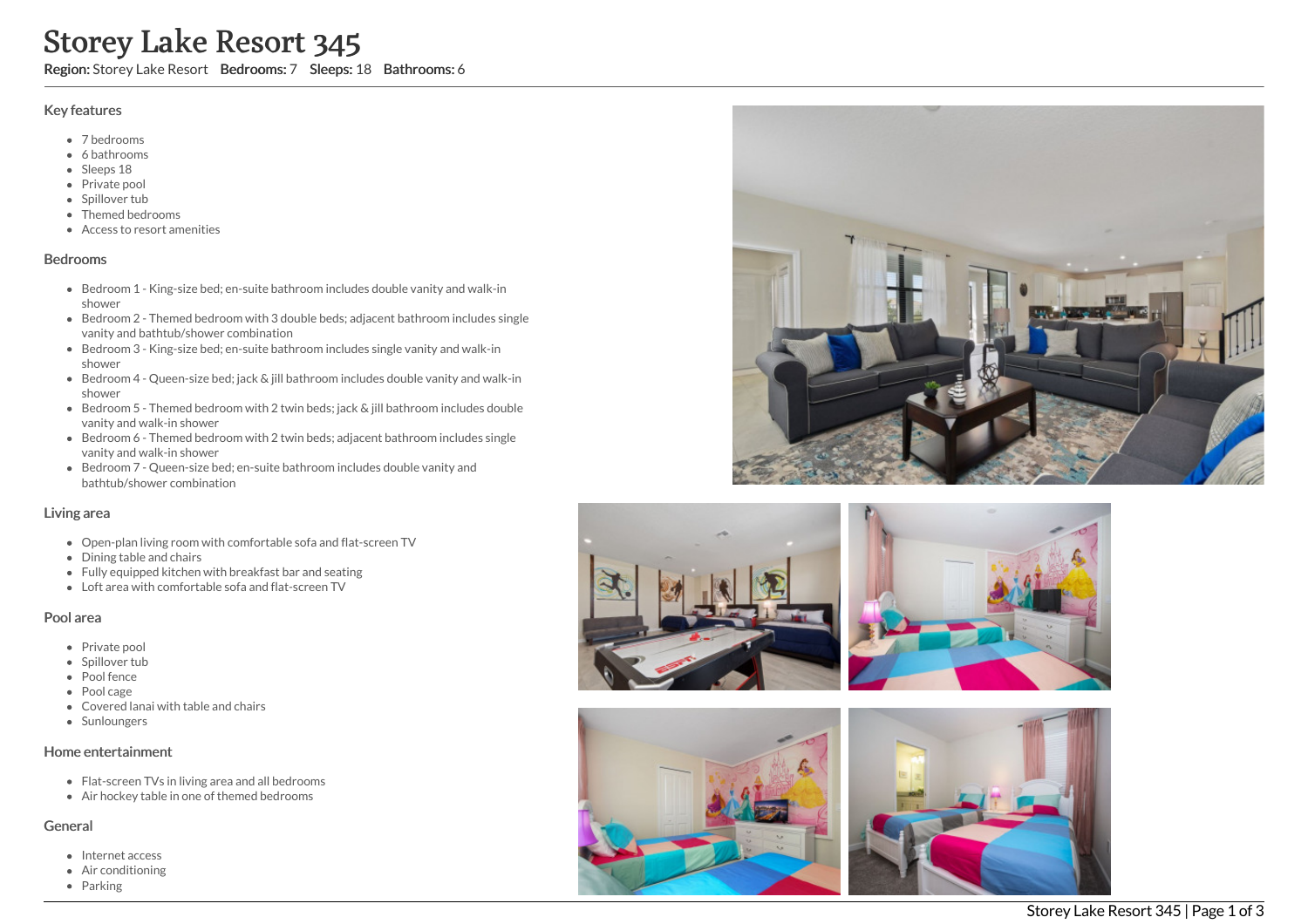Bedding and towels included

#### Laundry Room

- Washer and dryer
- $\bullet$  Iron and ironing board

# Children's equipment available for hire

- Crib
- Stroller
- $\bullet$  High chair
- Pack and play

# Resort facilities

Situated just 17 miles from Orlando International Airport, Storey Lake Resort is ideally located within close proximity to Orlandoâ€<sup>™</sup>s major attractions. Guests at this resort can enjoy full access to a range of first-class amenities based around the impressive clubhouse †The Hideaway'. Here, you will find a 9-hole mini golf course, volleyball courts, a fullyequipped fitness center and kayak rentals. The resort also features a large communal pool and spa, waterslides and a lazy river where guests can enjoy a 5\* poolside dining and drinks service.

## Places of interest

- Supermarket 1 mile
- $\bullet$  Shopping mall 2 miles
- Disney World 5 miles
- Seaworld 7 miles
- Universal Studios 10 miles
- Legoland 37 miles
- Airport 17 miles
- Beaches 69 miles